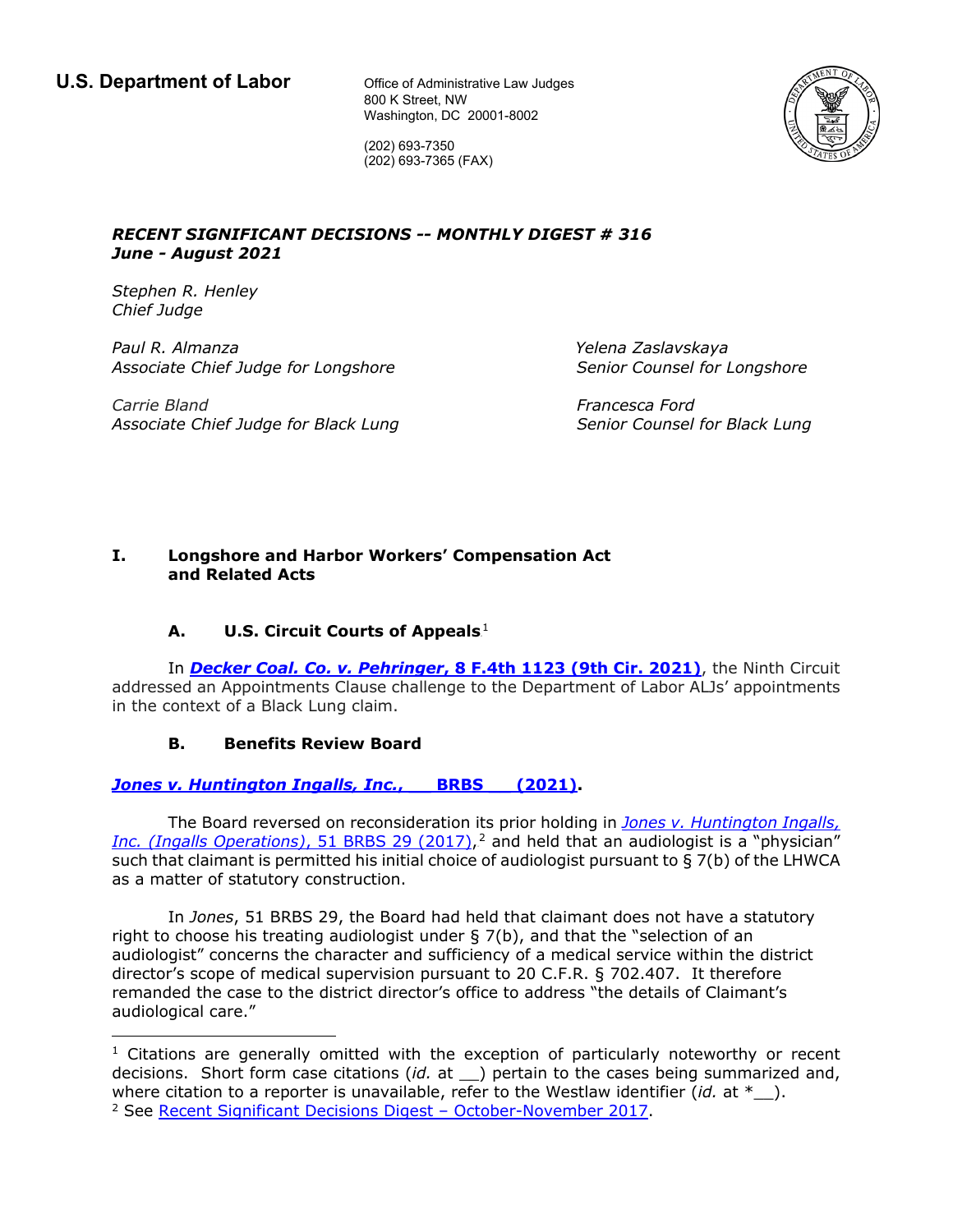On reconsideration, agreeing with claimant, the OWCP Director, and the Workers' Injury Law and Advocacy Group (which filed an amicus brief), the Board reversed its prior holding and vacated its remand order. The Board concluded that Congress intended to equate audiologists with physicians for purposes of  $\S$  7(b), based on the language of the Act, its overall framework, and its legislative history.

#### Statutory and Regulatory Background

Section 7(a) provides that employers shall furnish medical, surgical, and other attendance or treatment for a covered injury. Since 1972, § 7(b) has provided that the employee shall have the right to choose an attending physician. An employee's initial choice of physician plays a vital role in developing a claim with lasting implications for the treatment of the work injury. The Act does not define the term "physician." Originally promulgated in 1938, one regulatory definition covered the term for both the Federal Employees' Compensation Act ("FECA") and the LHWCA. Last revised in 1977 to incorporate changes to the FECA definition, the relevant part of the current Longshore regulation states:

The term *physician* includes doctors of medicine (MD), surgeons, podiatrists, dentists, clinical psychologists, optometrists, chiropractors, and osteopathic practitioners within the scope of their practice as defined by State law. . . . Naturopaths, faith healers, and other practitioners of the healing arts which are not listed herein are not included within the term "physician" as used in this part.

### 20 C.F.R. § 702.404.

However, after the agency last amended § 702.404 in 1977, Congress amended the LHWCA in 1984, equating certified audiologists with physicians for the diagnosis and treatment of hearing loss. Specifically, amended  $\S$  8(c)(13)(C) accords audiograms presumptive evidentiary weight regarding the amount of hearing loss sustained if they are administered by a licensed or certified audiologist or a physician certified in otolaryngology. The legislative history of amended  $\S$  8(c)(13)(C) confirms the importance Congress placed on the medical expertise of audiologists. To the extent the regulatory history of § 702.404 as tied to the administration of FECA suggests otherwise, it cannot trump the congressional will expressed in  $\S 8(c)(13)(C)$  of the LHWCA. Further, OWCP has long administered the Act by equating audiologists with otolaryngologists for the treatment of hearing loss. On this issue, the FECA and the LHWCA diverge. In practice, claimants have long been given their choice of audiologists to provide medical care for hearing loss, regardless of the fact that the agency did not formally amend § 702.404.

### Interplay between  $\S$  7(b) and Amended  $\S$  8(c)(13)(C)

Reading § 7(b) in conjunction with amended §  $8(c)(13)(C)$  establishes Congress intended claimants to have their initial choice of treating audiologists. Because the statutory language is ambiguous, it is best understood by looking to the statutory scheme as a whole. Reading the term "physician" to include audiologists for purposes of § 7(b) best harmonizes the Act. It would be inconsistent for Congress to equate the two professions for diagnosing hearing loss in one section -- triggering statutes of limitations in two others -- but to permit a claimant to choose only an otolaryngologist to provide medical care in yet another. Moreover, reading them together fulfills the purposes of both sections as demonstrated by legislative history. Section 7(b)'s objective to allow greater patient choice applies to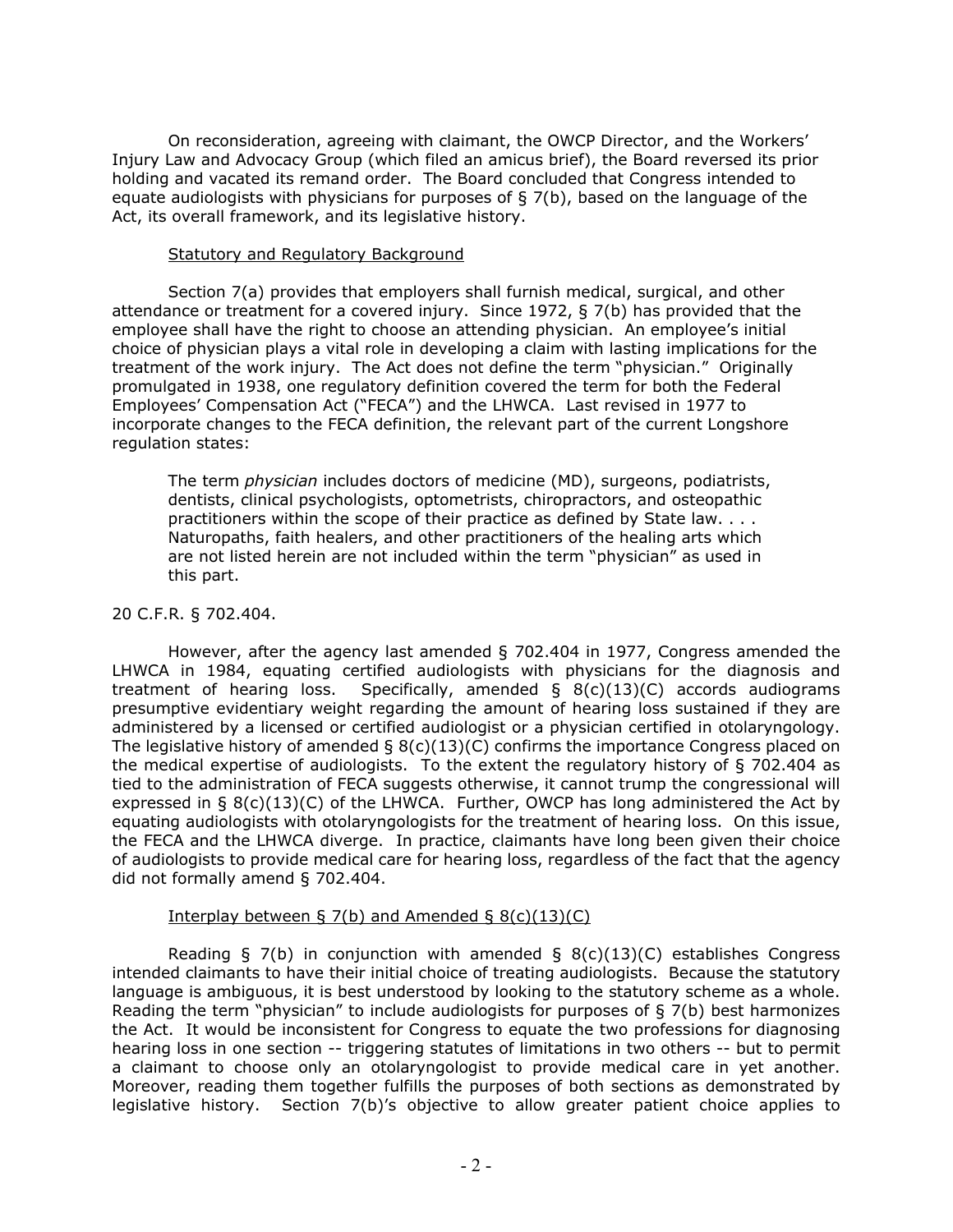otolaryngologists and audiologists with equal force. Audiologists are qualified by their education, training, and state licensure to perform the same diagnostic tests and provide the same corrective treatment for hearing loss, and are subject to the same need for confidentiality and trust. Conversely, reading the term "physician" to exclude audiologists in § 7(b) would lead to inconsistent, impractical, and costly results. A claimants would still be entitled to choose an otolaryngologist, who would likely refer the claimant to an audiologist for an audiogram and fitting of hearing aids, increasing the costs for employers.

### OWCP's Interpretation of § 702.404

The agency's interpretation of § 702.404 is consistent with congressional intent after the amendment to  $\S$  8(c)(13)(C). Section 702.404 has not been revised since the 1984 Amendments to the LHWCA, and the FECA does not contain any corollaries to the status of audiologists afforded by the LHWCA. If the Longshore regulation, or OWCP's administration of it, did not account for these differences, the Department's interpretation would conflict with the statute and be unenforceable. But there is no such conflict and the Department is under no obligation to revise the regulation as the dissent suggests. It is also the best interpretation. The first and last sentences of § 702.404 provide illustrative lists, and are not exhaustive. It is more reasonable to classify audiologists with the examples of "physicians" listed in the first clause rather than to exclude them with the examples of "practitioners of the healing arts" in the last clause. Viewing the regulation in light of the statute and gathering meaning from the types of medical professions specifically included and excluded by its plain text, the Department's longstanding interpretation of § 702.404 is permissible.

In all other respects, the Board affirmed its prior decision.

Administrative Appeals Judge Boggs dissented. She reasoned that Congress did not define the term "physician," and the Department issued regulations to do so. Section 702.404 is unambiguous and does not conflict with the LHWCA -- audiologists are not "physicians" under the LHWCA. In reaching this conclusion, Judge Boggs relied on the absence of "audiologists" from the list of identified "physicians" in the regulatory definition, the regulatory history of § 702.404, and the limitation set forth in the last sentence of § 702.404. The also relied on the LHWCA's regulatory definition of "physician" historically conforming to the FECA's definition and case decisions holding that audiologists are not physicians under the FECA. In her view, the majority's interpretation is inconsistent with the regulation as written.

### **[Section 7 – Medical Benefits — Section 7(b), (c)—Choice of Physician and Physician Defined; Definition of Physician]**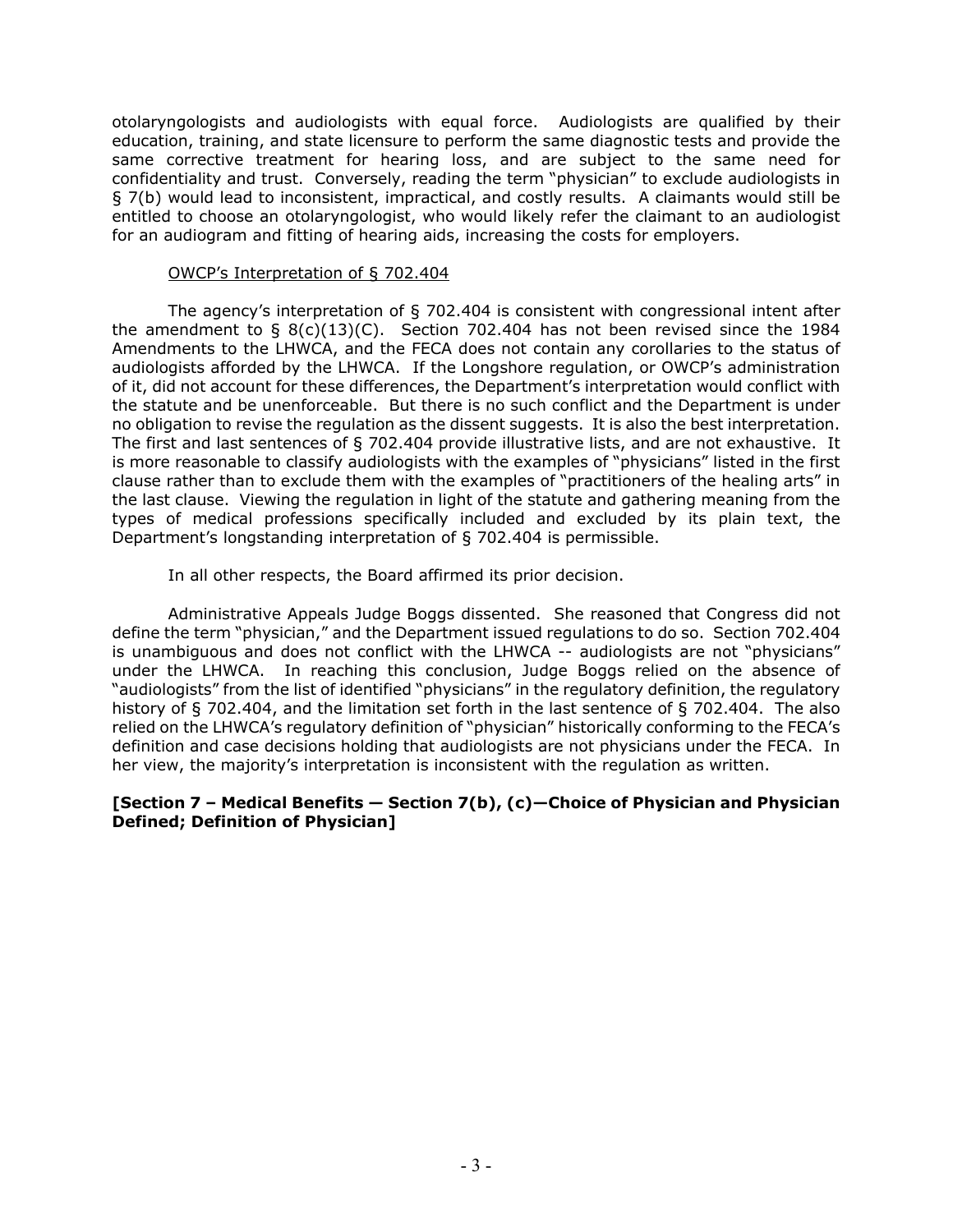### **II. Black Lung Benefits Act**

### **A. U.S. Circuit Courts of Appeals**

### **1. Published decisions:**

*[Decker Coal Co. v. Pehringer,](http://cdn.ca9.uscourts.gov/datastore/opinions/2021/08/16/20-71449.pdf)* 8 F.4th 1123 (9th Cir. Aug. 2021): Benefits were awarded to claimant by the ALJ. The employer filed a joint motion for reconsideration and motion to reopen, both of which were denied by the ALJ. The BRB affirmed the ALJ's denial of the motion, which the employer appealed to the Court of Appeals for the Ninth Circuit.

Before the court, the employer challenged the constitutionality of 5 USC § 7521 because it permits ALJ removal only for good cause as determined by the Merit Systems Protection Board. The employer, relying on *Free Enterprise Fund v. Public Company Accounting Oversight Board*, 56 1 U.S. 477 (2010), argued that this provided a second level of for cause removal protection and violated the principle of the separation of powers. Specifically, it argued that 5 USC § 7521 is unconstitutional because it prevents the President from removing an ALJ. The court stated that the constitutionality of 5 USC § 7521 as it applies to DOL ALJs has not been previously decided by the Supreme Court therefore it applied the general presumption of constitutionality per *United States v. Morrison*, 529 US 598, 607 (2000). It went on to find that the President has enough control over DOL ALJs to satisfy the Constitution for the reasons that follow.

First, the court found that DOL ALJs perform a purely adjudicatory function in deciding black lung claims, and, therefore, their powers are not central to the functioning of the Executive Branch. The court noted further that Justice Kavanaugh's dissent in the *Free Enterprise* decision, specifically stated that the findings would not affect the status of administrative law judges. *Id* at 699 n. 4. Second, the court said that Congress did not encroach upon the President's power since it did not require the DOL to hire ALJs to decide claims. Rather, 30 USC § 932a requires only that "qualified individuals" should be appointed. Congress did not require the DOL to use ALJs, but rather left the decision of whether to use them up to the DOL. Since the President appoints the department head of the DOL, and since the department head chose to use ALJs, the President accepted the dual for-cause removal of ALJs. Third, the President has additional control over the DOL ALJ's through the Benefits Review Board. The BRB reviews the decisions of the ALJ to ensure that they conform to the law. BRB members are appointed by the Secretary of Labor and removed at his or her discretion. The President has the power to ask the Secretary to remove a BRB member at any time. In addition, the President has the power to have the BRB remand a case back to the ALJ even without consent of the parties. Lastly, the court held that the language allowing removal of ALJ's for "good cause" in § 7521 indicates a reduced level of impingement on the President's powers. Therefore, the court found that the dual-level tenure protection of DOL ALJs as found in § 7521 is constitutional. The court went on to note that even if it had found that § 7521 was unconstitutional, they would only sever one level of protection which would not invalidate the ALJ's decision since there was no indication that he took any unlawful action. *See Collins v. Yellen,* 141 S. Ct. 1761 (2021).

The court further found that there was no abuse of discretion by the ALJ's denial of the employer's motion for reconsideration which included its request for modification proceedings. Since 20 CFR §725.310(b) clearly prohibits the initiation of modification at the ALJ or BRB level, the ALJ's refusal to allow modification was not an abuse of discretion. Moreover, the ALJ acted within his discretion when he denied the motion for reconsideration since the employer had ample time including two extensions of time to submit evidence. Notably, the employer did not file any evidence or a post-hearing brief. Finally, the court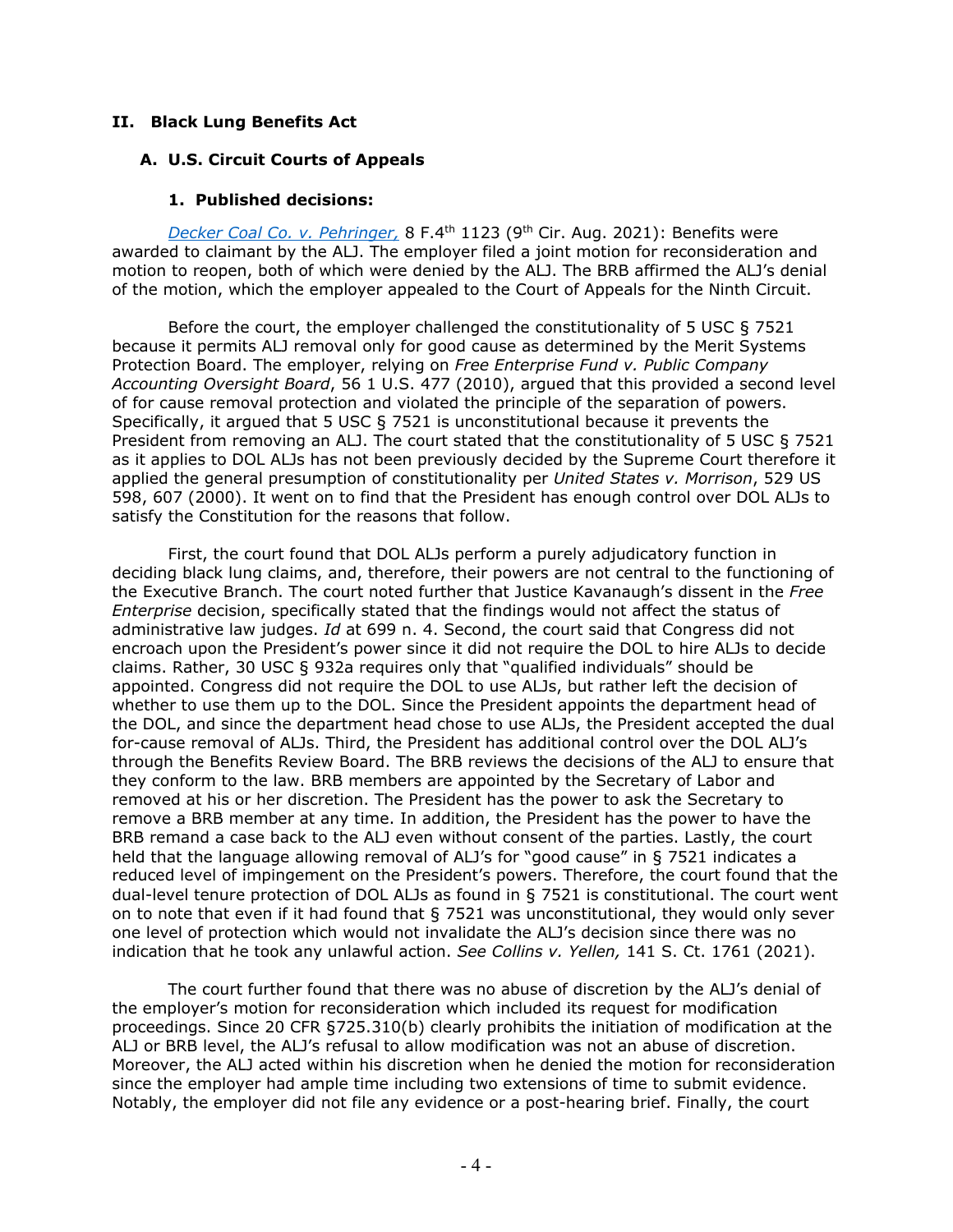found that the ALJ's finding of entitlement was based on substantial evidence as the claimant successfully invoked the 15-year presumption, which the employer failed to rebut.

# **[ALJ removal protection; constitutionality of 5 USC § 7521]**

## **2. Unpublished decisions:**

*[Island Creek Coal Company v. Wallace Uzzle,](https://www.opn.ca6.uscourts.gov/opinions.pdf/21a0274n-06.pdf)* No. 20-3870 (6th Cir. June 2021) (unpub.): The employer in this claim appealed the ALJ's findings that the miner's claim was timely filed and that his total disability was due to pneumoconiosis. The miner retired from coal mining after 26 years of underground coal dust exposure. After retiring, he filed a Kentucky Workers' Compensation claim for pneumoconiosis in 2002. It was denied because the miner did not prove that he had pneumoconiosis. He did not file a federal black lung claim until 2011. His claim was initially awarded by the district director. The employer requested a hearing before an ALJ. The ALJ found that the claim was timely filed, and that the miner was totally disabled due to pneumoconiosis. The employer appealed to the Benefits Review Board, who remanded the claim for further consideration of the timeliness issue. On remand, the ALJ again found that the claim had been timely filed. The Board affirmed the award on remand.

On appeal to the Sixth Circuit Court of Appeals, the employer again argued that the claim was not timely filed per 30 USC §932(f). Specifically, the employer argued that the miner's claim was not filed within 3 years of "a medical determination of total disability due to pneumoconiosis." Per 20 CFR §725.308(a), this determination must be communicated to the miner. The employer relied upon the miner's hearing testimony where he stated that he had been diagnosed by Dr. Houser with total disability due to pneumoconiosis as early as 2000 or 2001. The ALJ found that this testimony was inconsistent and unreliable given the contradictory evidence in the record. In addition, there was no evidence in the record that Dr. Houser had examined the miner prior to 2012. Further, the only medical records in the record from the time frame referenced in the miner's testimony did not diagnose pneumoconiosis. The court therefore found that the ALJ's finding that the claim was timely was supported by substantial evidence.

The court went on to find that the ALJ's determination that the employer did not successfully rebut the 15-year presumption regarding the cause of the miner's total disability was adequately explained and supported by the evidence. The employer argued that the miner's impairment was due to asthma rather than COPD caused by exposure to coal mine dust. Although the employer filed medical reports from physicians who related the impairment to non-coal dust related causes, the ALJ found the physicians that related the impairment to COPD caused by coal dust exposure to be the most credible. The court held that the ALJ's decision was supported by substantial evidence.

# **[Timeliness of claim filing]**

## **B. Benefits Review Board**

 **1. Published decisions:** There were no published Board decisions during June-August.

## **2. Unpublished decisions:**

*Holland v. [Flatwoods Coal Company,](https://www.dol.gov/sites/dolgov/files/BRB/decisions/blklung/unpublished/Jun21/20-0174.pdf)* BRB No. 20-0174 BLA (June 2021) (unpub.): The employer appealed the ALJ's finding that it was the responsible operator. It argued that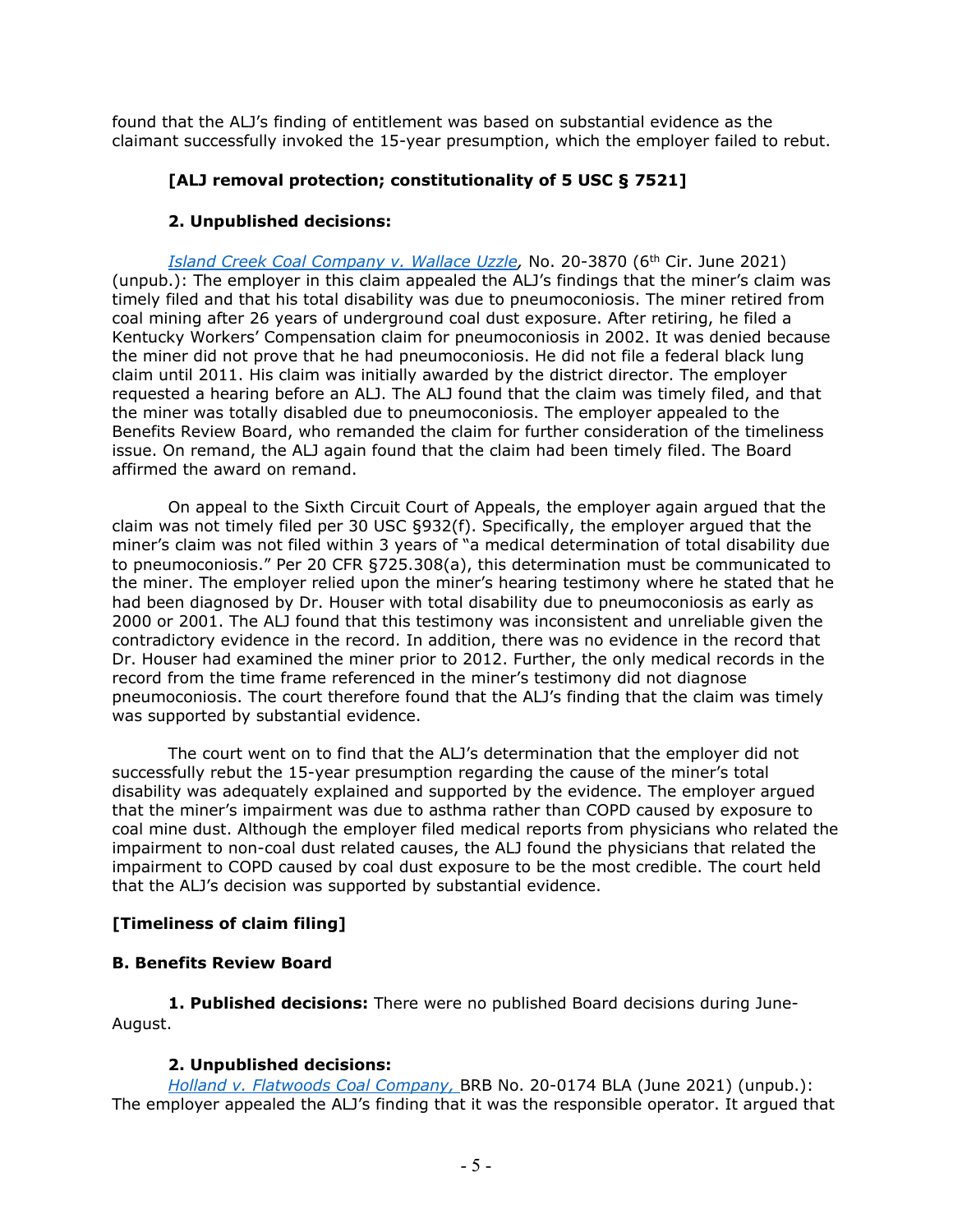the employer named in the miner's first claim was the responsible operator since it stipulated on that issue. The Board stated that before a stipulation from a previous claim could be binding, it had to be fairly entered into by the parties. The Board agreed with the ALJ and the Director that this did not appear to be the case here since the prior employer's stipulation was later retracted.

The employer further argued that it was not the responsible operator as it employed the miner for less than a calendar year. The employer argued that the ALJ erred by applying the method set forth in *Shepherd v. Incoal*, 915 F.3d 392 (6<sup>th</sup> Cir. 2019) rather than calculating the duration of employment from the beginning and end dates of his work for the employer. Citing *Shepherd*, the Board pointed out that even if the actual dates of employment are available and indicate less than a year of employment, an ALJ can still apply the *Shepherd* analysis. Further, if the miner worked for at least 125 days, he will be credited with a year of employment regardless of whether of the actual duration of employment.

### **[Prior RO stipulation; application of Shepherd analysis when employment records are available]**

*[Hurley v. Fools Gold Energy Corp.](https://www.dol.gov/sites/dolgov/files/BRB/decisions/blklung/unpublished/Jun21/20-0271.pdf)*, BRB No. 20-0271 BLA (June 2021) (unpub.): The claimant worked for the employer as an underground coalminer from 2001-2003. He subsequently worked for another employer, Cavalier Mining (Cavalier), in 2005-2006. The employer was designated as the responsible operator by the District Director. Before the ALJ, the employer argued that it was not the responsible operator due to the claimant's subsequent employment with Cavalier. The claimant's earnings reflected on the Social Security Administration records indicated that he had over 125 days of employment with Cavalier using the method of calculation in 20 CFR §725.101(a)(32)(iii), but the ALJ rejected the argument.

On appeal to the Board, the employer argued that the ALJ erred in determining the length of the claimant's subsequent employment. The Board agreed. It found that she did not adequately explain the basis of her finding that the claimant did not have a year of employment with Cavalier. It noted the conflicting evidence in the record regarding the length of the claimant's subsequent employment including the Social Security Administration's records that indicated 189 days of employment under 20 CFR §725.101(a)(32)(iii); the paystub evidence from July 2005-April 2006; the claimant's employment history form from a state claim; as well as the claimant's inconsistent testimony of 1 to 3 or 4 years of employment.

The Board also vacated the ALJ's finding that the employer failed to establish that Cavalier was capable of paying benefits. It is the Director's burden to establish whether an employer is financially capable of paying an award. There was no evidence in the record to indicate that the Director had done so. In addition, there was no 20 CFR §725.495(d) statement from the District Director explaining why Cavalier was not designated as the responsible operator.

On remand, the Board also instructed the ALJ to determine the state where the claimant was last exposed to coal dust in order to determine whether to apply the law of the  $4<sup>th</sup>$  Circuit versus the law of the  $6<sup>th</sup>$  Circuit. The distinction is relevant in this case in order to determine the duration of the claimant's employment since the 4th Circuit has not adopted Shepherd v. Incoal, Inc., 915 F.3d 392, 402 (6<sup>th</sup> Cir. 2019). The Board affirmed the award of benefits since the ALJ's findings were supported by substantial evidence.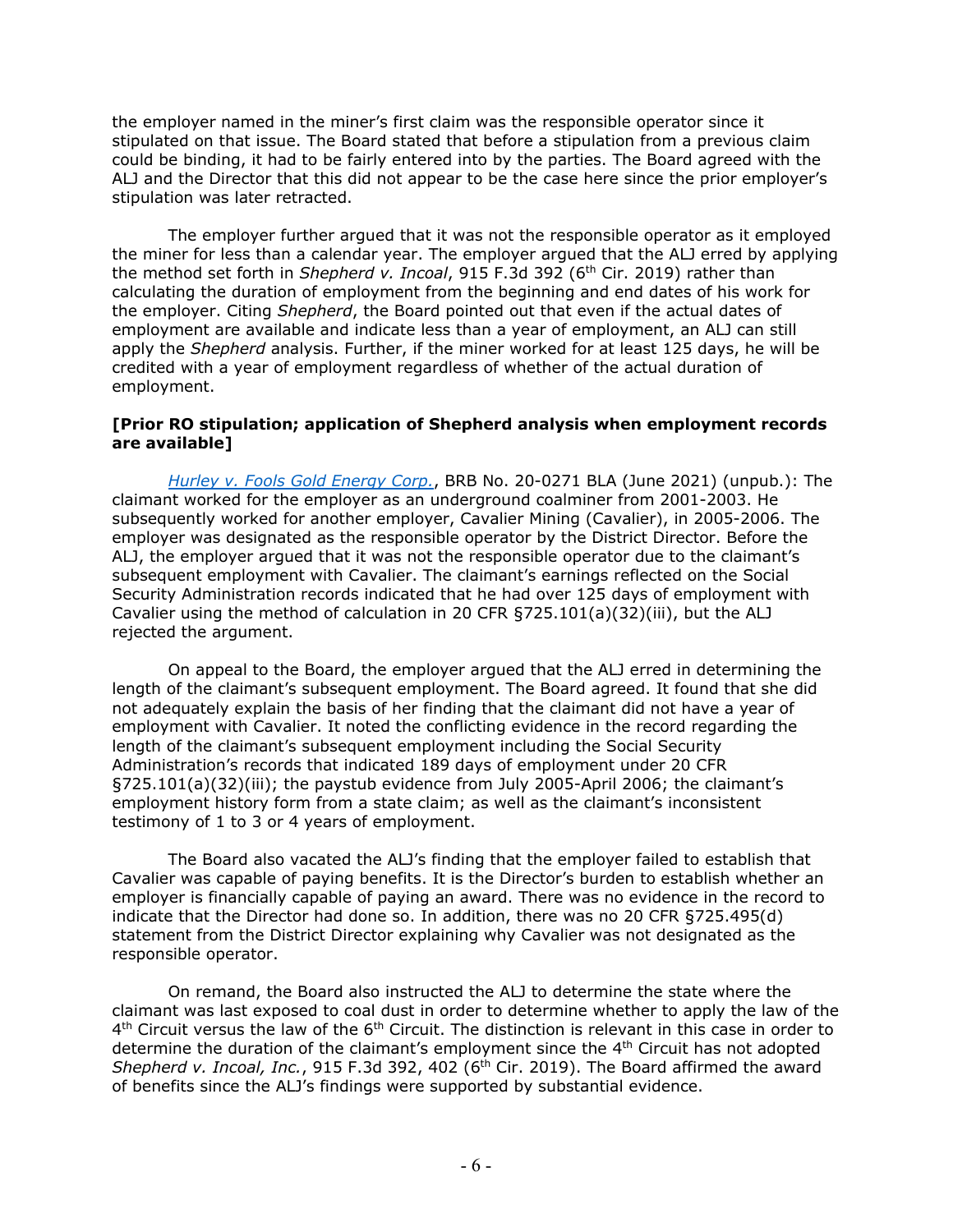# **[Responsible operator designation]**

*Parish v. [Jewell Smokeless Coal Corp.,](https://www.dol.gov/sites/dolgov/files/BRB/decisions/blklung/unpublished/Jun21/20-0241.pdf)* BRB No. 20-0241 BLA (June 2021) (unpub.): The miner appealed the ALJ's finding that he did not establish 15 years of qualifying coal mine employment and the resulting denial of benefits. The ALJ found that the miner worked for 36 years in surface-related employment as a supply clerk for an underground coal mine. The warehouse where he worked was not located at an active mine site, but he did deliver parts to underground mines. She found that this job was not substantially similar to work in an underground mine.

On appeal, the Board held that the ALJ erred in requiring the miner to establish that he worked in conditions substantially similar to an underground coal mine. Instead, the Board stated that the type of mine that the miner worked at, regardless of where he actually performed his duties, is determinative of whether a claimant has to show that his or her work is comparable to that of an underground miner. In other words, "a miner who worked aboveground at an underground mine site need not otherwise establish that the conditions he worked in were substantially similar to those in an underground mine." *Island Creek Ky. Mining v. Ramage, 737 F.3d at 1058-1059 (6<sup>th</sup> Cir. 2013). Further, the Board* found that the miner's work included spending 2-3 hours per day at active underground mine sites. It pointed out that a miner is not required to spend his or her entire day engaged in coal mine employment in order to be credited with a full day of mining work per 20 CFR §725.101(a)(32). Finally, the Board went on to state that even if the miner was not employed at an underground coal mine, he had established substantial similarity to underground coal mine employment through his testimony that he was regularly exposed to coal dust delivering to active underground mining sites and from the coal dust from coal truck while in the warehouse.

## **[Substantially similar employment]**

*[Gaylor v. Consolidation Coal Co.](https://www.dol.gov/sites/dolgov/files/BRB/decisions/blklung/unpublished/Jul21/20-0425.pdf)*, BRB No. 20-0425 BLA (July 2021) (unpub.): This is a subsequent claim for benefits where the ALJ found that Claimant established a change in condition and awarded benefits in a decision and order on June 22, 2020. The employer filed a motion for reconsideration on July 15, 2020. The ALJ, citing 29 CFR §18.93, denied the motion for reconsideration as it was filed more than 10 days after the service of the decision. The Board found that the ALJ applied the wrong regulation. 29 CFR §18.93 applies to situations only where the governing regulation does not apply. Since 20 CFR § 725.479(b) states that a motion for reconsideration in a federal black lung claim should be filed within 30 days of an ALJ's decision, the Board found that 29 CFR §18.93 did not apply. Instead, the employer had 30 days to file the motion. As the motion in this claim was filed within 30 days of the ALJ's decision, it was timely.

# **[Motion for Reconsideration]**

*[Branham v. Estep Coal Co.](https://www.dol.gov/sites/dolgov/files/BRB/decisions/blklung/unpublished/Jul21/20-0257.pdf)*, BRB No. 20-0257 BLA (July 2021) (unpub.): The claimant established 12.52 years of underground coal mine employment before the ALJ. The ALJ found that the claimant was entitled to benefits without the benefit of the presumption based upon the report of Dr. Green. The employer appealed the award to the Benefits Review Board, arguing that the ALJ erred by relying on Dr. Green's medical opinion evidence since it was based upon pulmonary function testing that indicated the incorrect height for the miner. All three of the pulmonary function tests in the record indicated differing measurements for the height of the miner. The ALJ used the miner's hearing testimony as well as his medical records to determine his height. The employer argued that